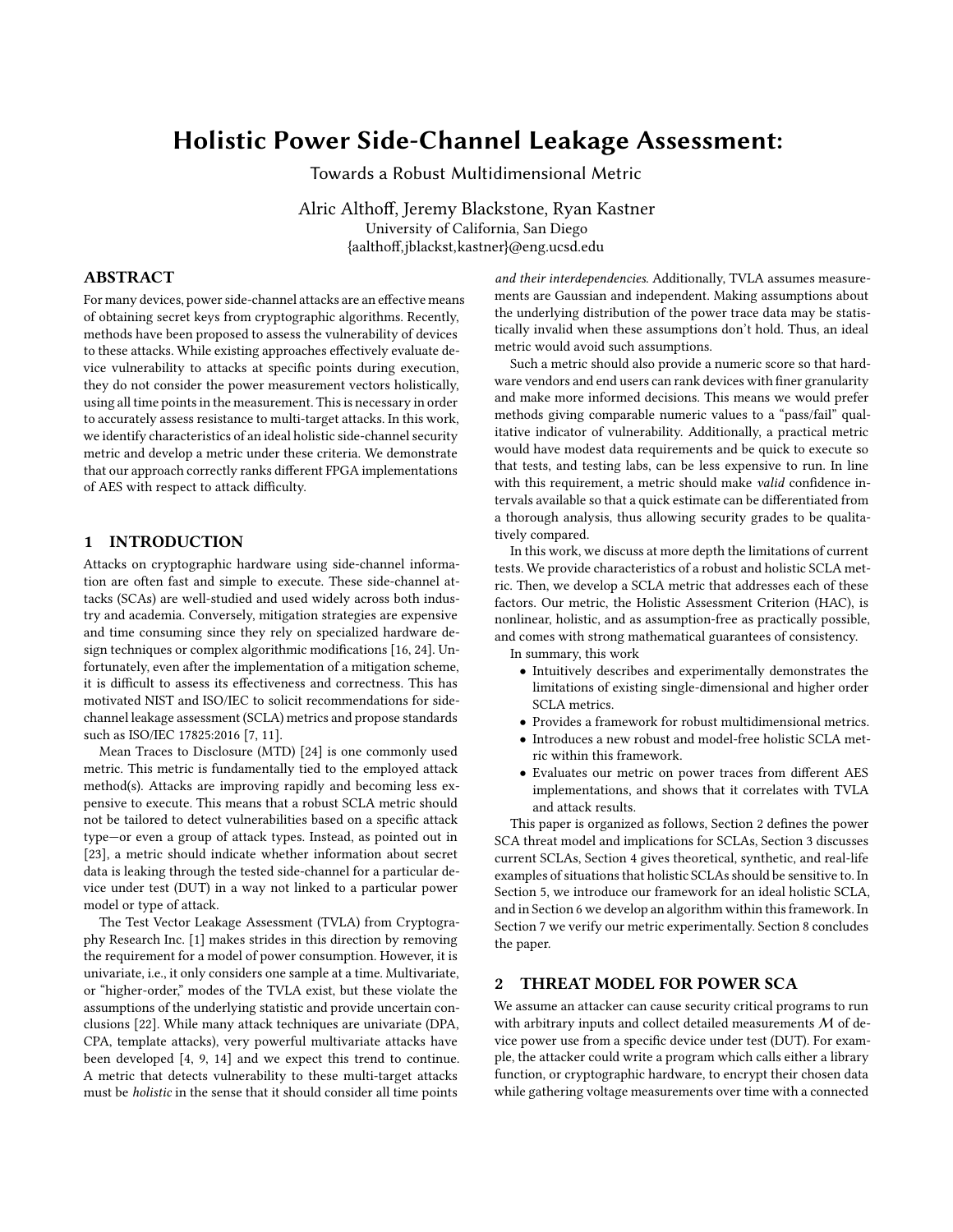ICCAD, November 2019, Westminster, Colorado, USA Alric Althoff, Jeremy Blackstone, Ryan Kastner



**Figure 1: An example power trace from DPA Contest v4.2 [8].**  $L(t_i)$  and  $L(t_j)$  are leakage at different time indices. Univari**ate SCLAs (and attacks) only use leakage at one time index, multivariate SCLAs (and multi-target attacks) use more than one, while a holistic test (our approach) uses any subset of the trace, and can use the full trace. Practical attacks often use at least several hundred or thousand traces.**

oscilloscope. We additionally assume that the attacker can synchronize these measurements so that all times  $\mathbf{t} = [t_1, t_2, \dots, t_n]$  during computation are aligned across runs, and that she can attack any or all of these points of interest (POI). She also knows precisely when the start of the computation occurs, e.g., by using a simple power analysis [12]. These are common assumptions across power analysis attacks.

With respect to SCLA, we assume that the equipment used to record the power traces, or "leakage",  $L(t)$  ∈  $M$  during a leakage assessment is at least as good as that available to an attacker, i.e., with comparable or greater sampling rate, bit depth, and noise characteristics. We note that while relatively low-cost equipment is often used for power analysis attacks [12], a leakage assessment should endeavour to equal or supersede the attacker's capabilities. We also assume the assessor has sampled traces in a representative manner. Our sampling method is discussed in Section 7. Figure 1 shows an example power trace that would be collected for attack.

Our technique focuses on leakage assessment for power SCA. Other side-channels (timing, acoustic, RF, etc.) are outside of our threat model, although this technique is likely to be much more broadly useful.

#### **3 RELATED WORK**

The goal of any empirical assessment of leakage is to determine if it is statistically possible to correctly classify disjoint groups of traces, *D*<sup>0</sup> ⊂ *M* and *D*<sup>1</sup> ⊂ *M*, corresponding to different secret keys. Many techniques [2, 6, 15, 25] exist to detect information leakage, but all of these approaches are either univariate (testing a single time points one-by-one), require explicit selection of a small subset of time points, have onerous data requirements, or offer indefinite conclusions. We will discuss these points in Section 4.

The focus of recent work in univariate SCLAs [19, 25], with multivariate extensions [20], is the TVLA [1]. It is an attractive alternative to MTD because it doesn't emphasize a particular attack or power model. In this section, we describe it and discuss its benefits and drawbacks. While variations on the TVLA test have been proposed, (other univariate hypothesis tests in particular,) these share

many or all of the shortcomings of the TVLA, making it a good example for discussion.

## **3.1 Test Vector Leakage Assessment (TVLA)**

A typical TVLA [1] for use with the Advanced Encryption Standard (AES) begins with the collection of many power traces from the device under test for either fixed or random plaintexts<sup>1</sup> divided into two different groups,  $D_0$  and  $D_1$ , described in [1]. Then the assessor will perform a two-tailed Welch's*t*-test on particular points of interest (POIs) in time to determine if there is a statistically significant difference between the traces in  $D_0$  and those in  $D_1$  at those POIs. If  $\bar{x}_i$  is the sample mean of traces at a single POI,  $s_i$  is a sample standard deviation, and  $N_i$  is the number of traces taken in  $D_i$ , the *t*-statistic is

$$
t = \frac{\bar{x}_0 - \bar{x}_1}{\sqrt{s_0^2/N_0 + s_1^2/N_1}}
$$
 (1)

Assuming that the data are independently drawn from Gaussian distributions with unknown variance, we may use *t* to determine the probability that these two Gaussian distributions have equal means  $\mu_1$  and  $\mu_2$ . This probability is computed under the Student's *t* distribution parameterized by the degrees of freedom d.f.. The formula commonly used to approximate d.f. is well-known [20], and available in many statistical software packages, so we will not reproduce it here.

The TVLA assumes that the DUT is secure at a particular time index if the *t*-test fails to reject the null hypothesis for a confidence level  $\alpha$  equivalent to 99.999%. The assessor is free to check any time index in the sampled power traces where secret data may be used, with algorithm-specific recommendations such as during S-Box access in the first or last round of AES.

It is also used to validate higher order statistical moments, i.e., variance, skewness, kurtosis, etc. However, estimation of these higher order moments is very sensitive to noise, time-consuming, and rather numerically unstable. Our approach negates this issue by avoiding higher moment-based statistics entirely. They are not necessary in non-parametric holistic testing, and as we will show in Section 4, may even lead to incorrect conclusions about security of the DUT.

## **3.2 Multivariate Combining**

An extension to multiple variables is explored for attacks in [17] and used in the TVLA assessment regimen of [1, 20]. The method combines leakage from multiple time indices via a combination function and then performs a univariate assessment as before with a somewhat higher threshold. The optimal combiner analyzed in [17] computes the centered product of the samples at the POI, that is

$$
L(t') = \prod_{t \in \text{POI}} L(t) - \bar{x}(t) \tag{2}
$$

such that the resulting collection of  $L(t')$  acts as pseudo-traces for the collection of times in the set of POI. The corresponding test then uses moments computed over this pseudo-trace set.

<sup>&</sup>lt;sup>1</sup>It may seem counterintuitive that keys do not always differ between groups, see Section 7 for details.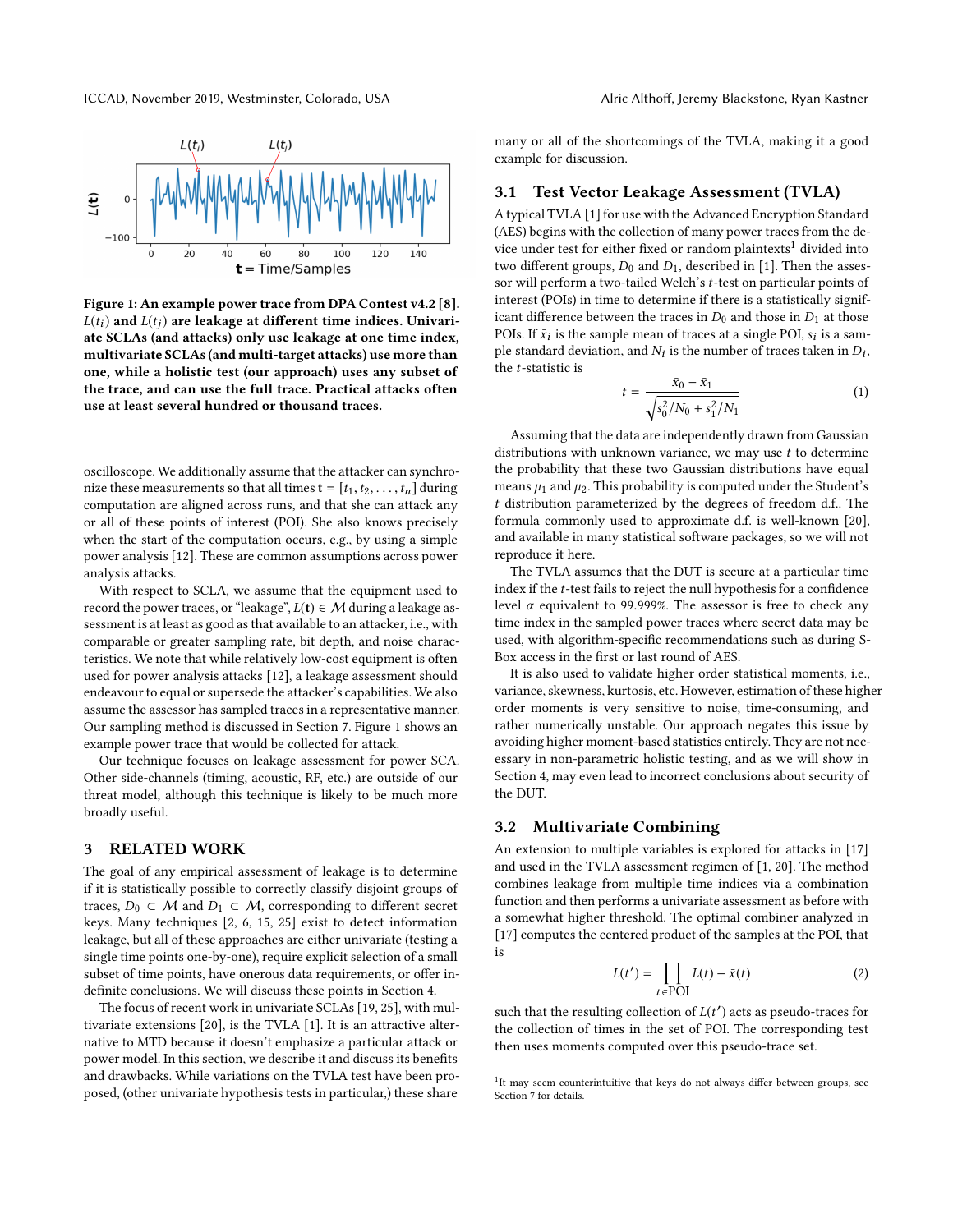

**Figure 2: Three examples of nonlinear bivariate leakage in real measurements.**  $L(t_i)$  and  $L(t_j)$  of (a), (b), and (c) are from **power traces where times** *ti* **and** *tj* **are rated secure by TVLA and the multivariate extension, but a nonlinear SVM classifies the traces into correct key distributions with over 70% accuracy. Red corresponds to the distribution of key 1 and blue to key 2. Such examples are not uncommon.**

In order to combine time indices we must first identify the indices we wish to test. This requires another stage of analysis resembling what in machine learning and statistics is called *feature selection*. POI determination for SCLA has a critical difference: where feature selection *minimizes* the size of the set of indices that we need to use, it discards redundant features, in the context of power SCA an attacker would find redundant indices equally exploitable. Therefore, we must consider time indices that are redundant to be equally leaky. Intuitively, this means that our identification of POI should also allow us to label redundant time indices, and we are unlikely to know this if we choose POI a priori for a previously un-analyzed piece of hardware. So multivariate assessments that *do not* operate holistically, on every sample in the trace, should include a technique for selecting these POI. The examples in Section 4 suggest that a POI selection algorithm for a multivariate SCLA should also be multivariate, and this is a complex problem in itself.

This being said, **our process for holistic testing does not require identifying POI at all**. Because holistic testing checks all POI at once, we never need to solve the problem of identifying time indices to test. However, that doesn't mean that this is a limitation of holistic testing; a set of POI could certainly be tested using a holistic test regime, but we believe it is important to create security metrics that require *minimal* a priori assumptions, even assumptions about where an attacker may strike.

As an example of how such assumptions may harm attack mitigation efforts, consider S-Box masking [16] for AES. Masking has been designed to protect the most common attack POI in AES, however, as we can see in the results of DPA Contest v4.2 [8], which invites researchers to attack AES with a masked S-Box implementation, a successful attack can be performed by relocating the attack target to a different POI. One attack shown in the contest results does just that, moving their POI to ShiftRows and recovering the entire key.

# **4 SENSITIVITY REQUIREMENTS FOR ROBUST SCLA**

In this section we will identify what types of information leakage an SCLA should be able to detect, and what statistical pitfalls an



**Figure 3: A case of underestimation for univariate security metrics. Considering the**  $L(t_0)$  and  $L(t_1)$  axes jointly is more **powerful than either one alone. We may not have known** that  $L(t_0)$  was relevant without testing all pairs of samples. **See Section 4 for details.**

SCLA should avoid. First, we demonstrate that any SCLA that is *robust* to attacker ingenuity or future algorithmic and hardware developments must consider multivariate leakage *jointly*.

## **4.1 Motivating Examples**

Multivariate leakage exists. This is evidenced by the increased effectiveness of multivariate attacks such as [4, 9, 14]. What is less clear is that this type of leakage is also *quite likely*. In this section we will show some examples of multivariate leakage, and explain why two (or more) points can be considerably more powerful when considered together.

Figure 2 shows distributions from power traces from an FPGA AES core. Figure 2(a), 2(b), and 2(c) are bivariate kernel densities of voltage measurements taken from different pairs of time points (*i*, *j*). Colors correspond to different keys. Each of these bivariate distributions is rated secure<sup>2</sup> by TVLA and also by the multivariate combining method of [1, 20], but a nonlinear SVM classifies them each with a cross-validated accuracy greater than 70%. So, if we attack one of either time point  $t_i$  or  $t_j$ , with power traces  $L(t_i)$ or  $L(t_i)$ , or even if we consider them at the same time, but independently, we would have a harder time attacking them than if we consider them jointly.

In statistics and machine learning this type of interaction is called *variable complementarity* and, as we can see, certainly exists in trace samples at different points in time. Additionally, it is possible for complementarity to exist and yet be *statistically impossible to detect* using any moment-based statistics, or even those based off of statistical independence between keys and traces!

This may seem surprising, but consider the following example: for Boolean *x* and *y*, *x* XOR  $y = z$ , but knowledge of *x* alone does not reveal any information about *z* (*x* and *z* are statistically independent), and neither does knowledge of *y*, however, knowing both completely determines *z*.

Replace *z* by the secret key, and *x* and *y* by power trace measurements, and we can see that this example implies that it is theoretically possible to have a power measurement  $L(t_i)$  which under the *best* univariate metric at *all statistical moments* will indicate

<sup>&</sup>lt;sup>2</sup>4.5*σ* implies a *p*-value < 10<sup>-5</sup>, 2(a), 2(b), and 2(c) have *t*-test *p*-values > 0.001 for both TVLA and TVLA with multivariate combining.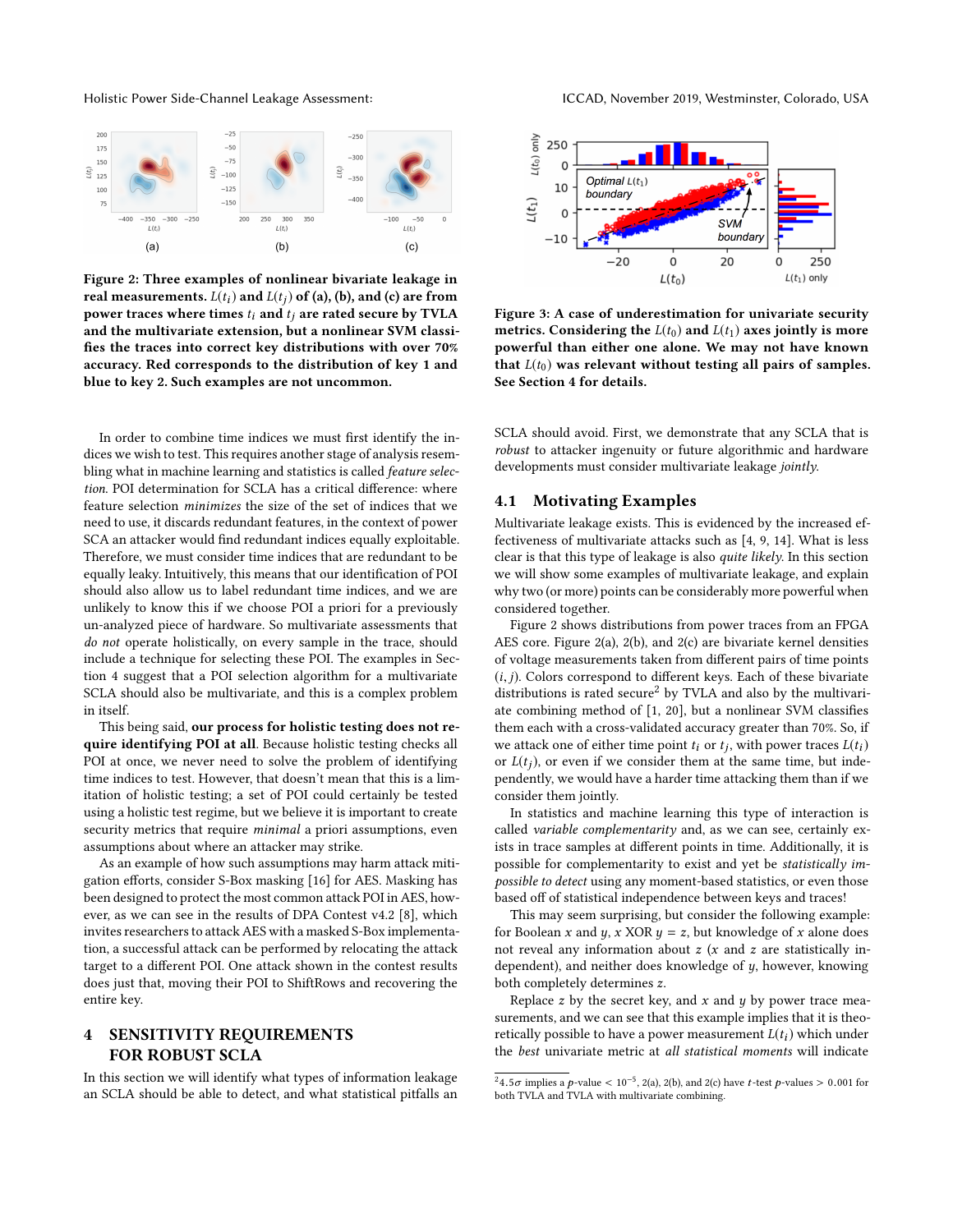that there is little to no information in the traces about the secret key, but by considering additional samples at some other time *tj* all key bits may be recovered. This example also applies to univariate tests of univariate statistical independence and mutual information. This implies that neither of these criteria are sufficient to detect all forms of *clearly exploitable* multivariate leakage.

Figure 3 shows another synthetic example that is closer to what we might see in practice. Assume that the red Os and blue Xs are leakage measurements  $L(t_0)$  and  $L(t_1)$  at two time indices  $t_0$  and *t*1. Further, assume that the blue Xs and red Os are measurements taken during a cryptographic operation where only the key differs. The univariate *t*-test on  $L(t_1)$  between the distribution of Xs and Os differ significantly, with a *p*-value of  $2 \times 10^{-53}$  that the distributions have means that are equal. A Bayes-optimal classification using only  $L(t_0)$  data (top histogram) has a success rate of 64%. A similar *t*-test on time index  $L(t_1)$  gives a *p*-value of 0.07, which passes—i.e. is not flagged as "leaky"—due to the TVLA detection threshold of  $p < 10^{-5}$  recommended in [1]. **However,** *if*  $L(t_0)$  and  $L(t_1)$  *are used together*, a decision boundary learned by a lin**ear support vector machine (SVM) achieves a classification accuracy of 91%.** This implies that a multi-target or higher order attack using power trace data from two time indices with a joint probability distribution resembling  $\mathbb{P}(L(t_0), L(t_1))$  would be considerably faster and have a higher success rate than if the  $L(t_0)$  data were used alone. It is possible for this to happen in higher dimensions than just two, e.g., nine time points could seem individually useless, but when combined with a tenth, it could increase the attackability of the DUT by a large amount.

Our security metric (Section 6) successfully detects information leakage in these scenarios.

### **4.2 Common SCLA Issues**

*Multiple Comparisons.* Many tests use a threshold *α* for the *p*value that is not changed regardless of the number of tests conducted. While this leads to an issue that applies to any hypothesis test conducted multiple times, we will use the TVLA as an example.

To see the problem, consider that the TVLA requires us to conduct a separate *t*-test for each POI, and each of these POI have probability 10−<sup>5</sup> of exceeding the threshold *if the null hypothesis is true*, i.e. the means of the presumptive underlying Gaussian distributions are the same. However, if we test each sample in the entire trace, then for traces more than  $10^5$  samples long we should expect for the test to reject the null hypothesis at least once by chance alone. For this reason an uncorrected test procedure is vulnerable to false "insecure" ratings when multiple POIs are tested.

Recently researchers have made mathematically sound efforts to address this. For example, [25] applies a goodness of fit test to the *p*-values from the *t*-test at each POI in the trace, and rejects the null hypothesis of DUT security if this *p*-value distribution is non-uniform. Unfortunately, even though a few recent works have begun mentioning this issue e.g. [15], it remains unimplemented in the analysis. We stress that if correction is not used during multiple testing, the *p*-values should not be considered correct; they no longer represent the probability of a false reject.

*Assumption Violations when Testing Hypotheses.* The multivariate combining technique in Section 3.2 is an assumption violation

for the *t*-test: Even if the samples for all POIs are Gaussian and independent the product distribution of these random variables is non-Gaussian. As written, Eqn. (2) does not correct the distribution of  $L(t')$  such that the *p*-value returned by a *t*-test is the probability of a false rejection of the null hypothesis; because *t*-statistics derived from these data will not have a Student's*t* distribution, derived *p*-values will be heuristics. This is a particular concern when using these "*p*-values" as a *comparable* indicator of certainty in the result.

Consider too that Eqn. 2 was analyzed in [17] in the context of second order CPA, where a combination function is part of the attack method. It is optimal in the sense that it is the best in terms of a Hamming weight power model when using Pearson's correlation to distinguish between differing keys when a combining function is required. This does not imply optimality or suitability in general.

*Poorly Defined Test Criteria.* If the SCLA is sensitive to criteria that are too weak to indicate security, then we run the risk of falsely labeling a device secure when it is not. The opposite can be damaging as well: A test that is sensitive to factors *beyond* DUT security can cause practitioners to waste time and effort attempting to fix issues that are artifacts of the SCLA method but unrelated to security of the DUT.

To make this point more clear, consider a bivariate Gaussian distribution with random variables (*X*,*Y*) where *X* and *Y* taken alone, (i.e. their marginals,) have equal means and standard deviations. If we are given samples of *X* and *Y* and asked to discern the most likely *Y* given *X*, we might inspect their correlation to determine a likely region for *Y*. However, if we replace *Y* with plaintext inputs, and *X* with power traces, it seems odd that we should be able to determine the *key* from the relationship of *X* and *Y*.

Yet this is exactly the protocol applied by many tests [1]. The reasoning for this fixed-vs.-random input (plaintext) protocol is that certain attacks (e.g. CPA) require knowledge of a known set of plaintexts or ciphertexts, and predictable variations in the traces due to these values enables the attack. However, in the general case, dependence on the plaintexts does not matter (e.g. [4] represents a family of attacks that do not require knowledge of plaintexts), and we do not want holistic testing to be tied to certain attack techniques.

This example implies that it is entirely possible to develop an *effective* SCA countermeasure that alters statistical dependence between traces and plaintexts arbitrarily. SCLAs relying on tests of these quantities would inappropriately label a design as insecure after the mitigation is implemented. The formal definitions in Section 5.1 and metric framework we supply in this paper do not have this limitation.

While the work of [22] mentions, with specific reference to the *t*-test, several of the issues that we have pointed out, e.g. there is an inappropriate risk of false positives and negatives, and notes the multiple comparison issue, in the end, many of their points and assumptions are specific to AES S-Box masking. Side-channel attacks, hardware architectures, and new algorithms are being developed rapidly, and so we would like to address the overall problem. Therefore, in this work we are not developing a framework or an algorithm that focuses on any implementation specifically. Instead, we propose that metrics address the overarching problem: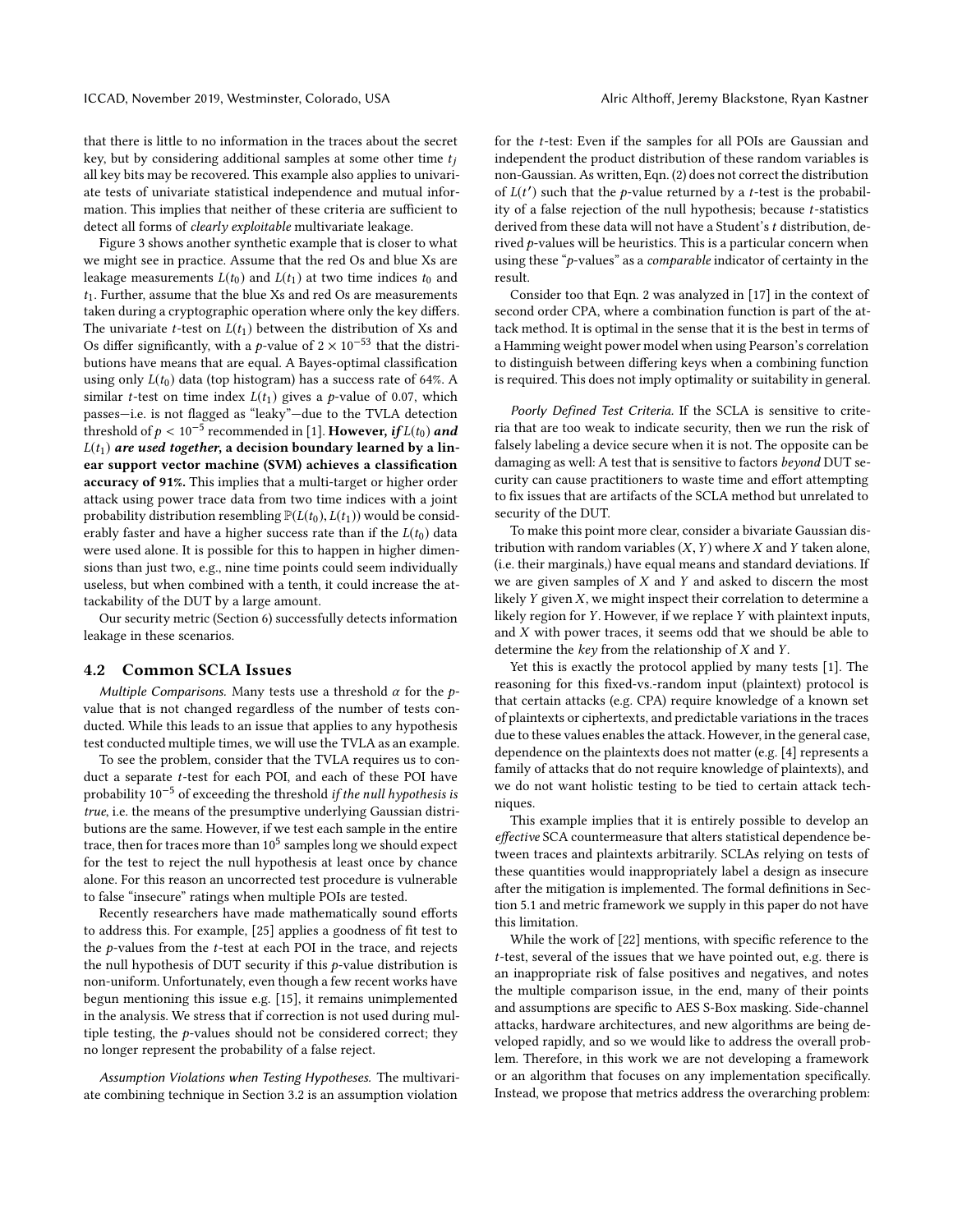measuring the complexity of the hypothesis class necessary to handle particular massively multi-class classification problems using feature vectors with very high dimension.

## **5 A FRAMEWORK FOR HOLISTIC SCLA**

In this section we will introduce a framework for holistic—considering the entire trace at once—and robust SCLA. The main components of this framework are a null hypothesis which assumes vulnerability given a compact but well-founded definition of exploitable leakage, non-parametric confidence intervals, and a minimum of implicit assumptions influencing the resulting scores.

## **5.1 Baseline of Vulnerability**

We do not assume that a device is secure prior to having tested it, and this is rarely, if ever, a reasonable assumption for a DUT pulled off a shelf at random. Thus, a holistic SCLA should begin in the state of "insecure/unmitigated" with respect to an unknown DUT and work to collect evidence to the contrary. This is a philosophical, rather than mathematical, departure from other SCLAs, including the TVLA, for which the null hypothesis is that the device is secure<sup>3</sup>. This testing philosophy should lead us to a more stable and repeatable application of a device security grade.

In order to formalize our intuition of "vulnerability" as key distinguishability given measurements, we need to define the type of leakage we are testing for:

Definition 1 (Exploitable Leakage). *If there exists for some key distributions*  $K_0$  *and*  $K_1$ *, and measurements*  $X_0 \sim K_0$  *and*  $X_1 \sim$ 

 $\mathcal{K}_1$  where  $(X_0,X_1)\overset{d}{\neq}(X_1,X_0)$  then the pair of key distributions  $\mathcal{K}_0$ and  $\mathcal{K}_1$  have exploitable leakage  $>0$  where  $\stackrel{d}{=}$  denotes identical prob*ability distribution.*

In other words, devices leak secret information if the random variables underlying the power traces are not *exchangeable* with respect to different secrets.

Definition 2 (Exchangeable Random Variables [5]). *If a tuple of random variables*  $(X_0, \ldots, X_n) \stackrel{d}{=} (X_{\pi(0)}, \ldots, X_{\pi(n)})$  *for arbitrary permutations*  $\pi$  *then the random variables*  $X_i$ ,  $1 \leq i \leq n$ , are *exchangeable.*

This means that for *n* exchangeable random variables, all *n*! permutations have the same joint distribution. With respect to power traces and secret keys, this means that we cannot organize traces into bins corresponding to their most likely key with an accuracy better than chance. Exchangeability is a strictly stronger property than identical distribution, (i.e. all exchangeable random variables are i.d., but not the reverse,) and so detecting this property also indicates when measurements are classifiable by most likely distribution It is also strictly weaker than independence, which we have already shown by counterexample is too strong.

This logic allows us to state that **the baseline state, or null hypothesis** *H*0**, of a holistic SCLA should be that traces are not exchangeable over secrets**. This stems directly from the definition; if it is usually possible to differentiate power traces measured

when using different secret keys, then the DUT is vulnerable to power attacks.

## **5.2 Nonparametric Confidence Intervals**

Statistically derived values always have an associated uncertainty. This can either be due to noise or non-representative sampling. Any security metric should be accompanied by a confidence interval such that—for a fixed probability *α*—the true value of the statistic lie within the range. This will allow us to say something about the range in which the true value of the statistic may lie.

In addition, an ideal confidence interval would not make assumptions about measurements, models, or the relationship between measurements and latent variables unless this is justified. Specifically, when deriving confidence bounds we should not assume that measurement noise is Gaussian, or even that it is "noise" that cannot be perfectly deconvolved using known processor state.

## **5.3 Lack of a Priori Assumptions**

*t*-tests assume that the data are Gaussian and that samples are independent—things that are very unlikely to be true for power traces in general [21]. In the case of a holistic SCLA, we would like our test to be valid across all known—and ideally, unknown hardware types. This prohibits us from using tools that rely on untested assumptions about the nature of the measurements. A holistic SCLA metric should be as **assumption-free (nonparametric) as practically possible** in order to be comparable across devices and robust to changing technologies and attack vectors.

While it is common practice in statistics to take advantage of assumptions that have *empirical support given the sample in question*, there is a danger of false inference when imposing these assumptions on situations where they do not apply. We are not making a case against assumptions in general, but we do feel that we should have high *empirical* confidence that they are true for specific data before relying on them.

## **6 OUR PROPOSED SCLA METRIC**

Now that we have identified the criteria for a holistic SCLA, we are in position to derive a metric in accordance with these principles.

## **6.1 A Holistic Assessment Criterion**

Consider two sets,  $D_0$  and  $D_1$ , consisting of  $N$  traces each, where each trace is *M* samples long. Our algorithm, the Holistic Assessment Criterion (HAC), is motivated by the fact that if the sampled traces in  $D_0$  and  $D_1$  are identically distributed then the  $k^{th}$  nearest neighbor of any trace picked at random from  $D_0$  (resp.  $D_1$ ) will have an equal probability of being from *D*0 as *D*1. To formalize the intuition,

Theorem 6.1. *Let A and B be composed of samples from the random variables X and Y respectively. If X and Y are identically distributed, then the nearest neighbor*  $y \in A \cup B$  *of any*  $x \in A$  *is a member of A or B with equal probability.*

PROOF (INFORMAL). Identically distributed random variables X and *Y*, with samples *x* and *y*, obey  $\mathbb{P}(x \in C) = \mathbb{P}(y \in C)$  for all subsets *C* of the sample space. This implies that, for some open region of the sample space, the probability of a sample landing

 $3$ The null hypothesis,  $H_0$ , of the  $t$ -test is that the means of the of the two groups are identical, which would imply that the DUT is secure.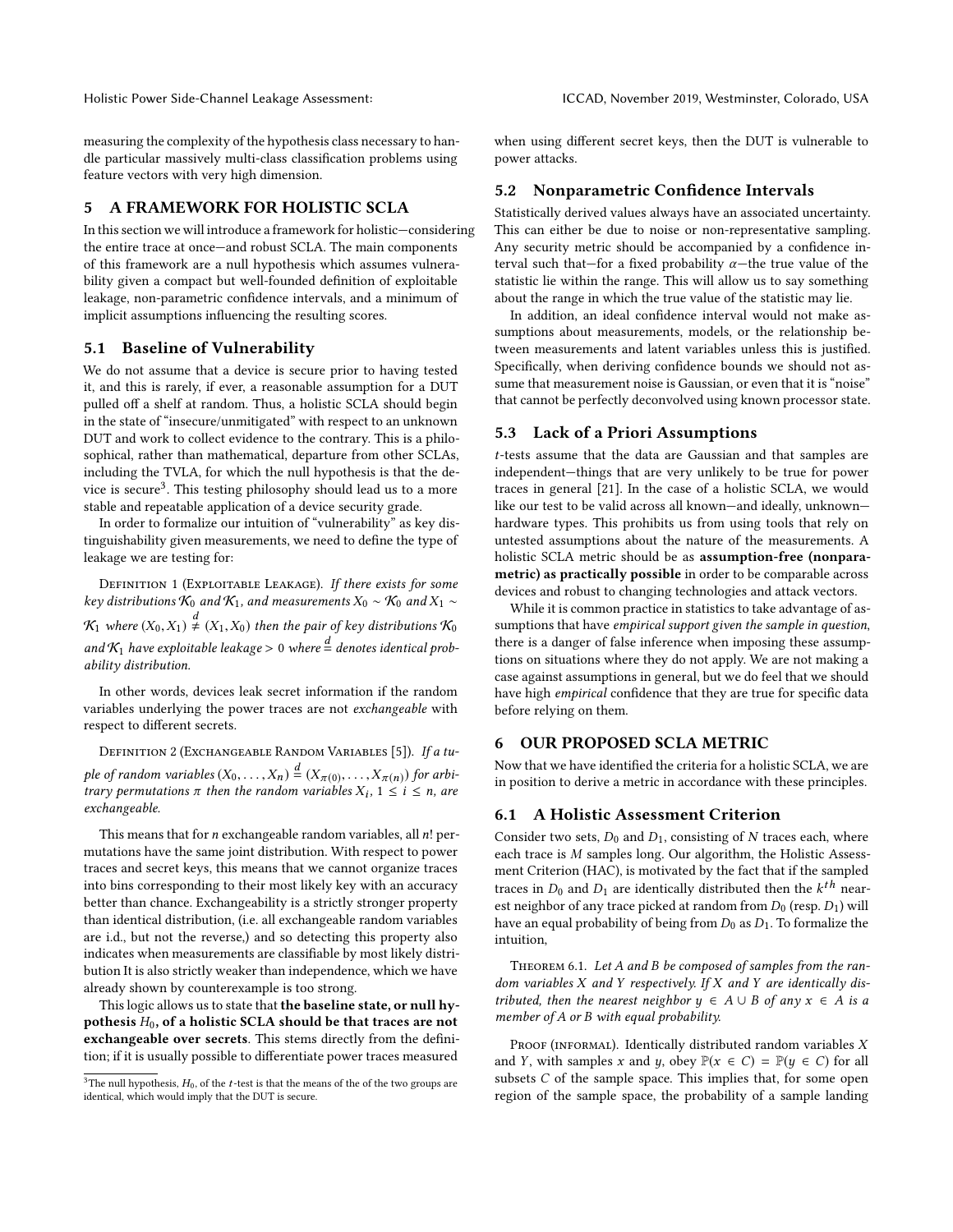

**Figure 4: HAC plots of the four FPGA architectures tested in Section 7. The horizontal axis of each plot is the fraction of the total number of columns in Q (***x***-axis 0.0 representing the first neighbors, and 1.0 representing the farthest neighbors), and the**  $\bf v$ ertical axis is the proportion of joint traces from  $\bf L_0\| \bf L_1$  whose  $k^{th}$  neighbors are in  $\bf L_1\| \bf L_0$  instead of  $\bf L_0\| \bf L_1.$  If the blue/center line (z from Algorithm 1) has a greater average slope, then the groups of traces in  $D_0$  and  $D_1$  are less exchangeable, and the DUT is less secure. The orange/upper and green/lower lines are the  $\alpha = 10^{-4}$  confidence interval  $[\mathbf{c}_l,\mathbf{c}_u]$  about the center line. That is, we may be sure that the true proportion lies within the bounded region with probability  $1 - 10^{-4}$ .

in that region is *identical* for *X* and *Y*. Further assume that this region is a *δ*-thin band at distance *ρ* from another sample, that is,  $(\rho - \delta, \rho + \delta)$ , where  $\lim_{\delta \to 0}$ . Earlier definitions imply that if *X* and *Y* have identical distributions, then a sample of either *X* or *Y* will have equal probability of being in this band. Notice that this is true regardless of the distance function we use, so long as it is a well-defined distance metric on all *C*. □

This means that if sets *A* and *B* of cardinality *n* are identically distributed, then a Boolean indicator of membership in *B* for the list of 1 ≤  $k^{th}$  ≤ 2*n* − 1 nearest neighbors to all points in  $A ∪ B$  would have a Bernoulli( $p = 1/2$ ) distribution, and so the sum of these indicators would have a binomial $(2n - 1, p = 1/2)$  distribution.

This yields a powerful test that indicates whether two distributions are equal. Moreover, it does not make any assumptions about the distributions, and is fast and robust to data with high dimension *M*.

With this technique in place, the only thing left to do to verify exchangeability directly from Def. 2 is to consider the traces from *D*0 and *D*1 *jointly*, that is, with the traces appended end-to-end, then swap them, and check to see if the joint traces are identically distributed.

To restate this in precise terms, first, we will "stack" all the traces from  $D_x$  into two  $N \times M$  matrices  $\mathbf{L}_x$ , where  $x \in \{0, 1\}$ . Then, we will concatenate these matrices, to form two  $N \times 2M$  "joint trace" matrices  $J_{01} = L_0 || L_1$ , and  $J_{10} = L_1 || L_0$ , where  $||$  in this case signifies matrix concatenation. Note that if  $\mathbf{J}_{01} \stackrel{d}{=} \mathbf{J}_{10}$ , then the sets *D*0 and *D*1 are exchangeable. To this end, we can make use of Thm. 6.1.

Let  $d(A, B)$  be the matrix of pairwise distances between each row of **A** and all rows of **B**. So **T** =  $d(A, B)$  implies  $T_{i,j}$  is the distance between row *i* of **A**, (which we write **A***i*,: ) and row *j* of  $\mathbf{B}$ ,  $(\mathbf{B}_{j,:})$ . In our algorithms and experiments we use the Euclidean distance  $d(x, y) = ||x - y||_2$ , but this is, as we can see in the proof of Thm. 6.1, one of many possible statistically equivalent choices. We use this distance function to compute the joint pairwise distance

matrices,

$$
\mathbf{T}_{\text{self}} = d(\mathbf{J}_{01}, \mathbf{J}_{01}) \tag{3}
$$

$$
\mathbf{T}_{\text{other}} = d(\mathbf{J}_{01}, \mathbf{J}_{10}) \tag{4}
$$

$$
C = T_{\text{self}} || T_{\text{other}} \tag{5}
$$

We then identify the nearest neighbors in order of distance and mark the membership of these neighbors with respect to one of the joint matrices. That is, we sort each row of the concatenated distance matrix **C** in ascending order and form a new Boolean matrix **Q**, letting  $\mathbf{Q}_{i,k}$  be the entry of  $\mathbf{Q}$  at the  $i^{th}$  row and  $k^{th}$  column,  $Q_{i,k} = 0$  if the  $k^{th}$  nearest neighbor of row *i* of  $J_{01}$  is some row of  $\mathbf{J}_{01}$ , and  $\mathbf{Q}_{i,k} = 1$  if it is from  $\mathbf{J}_{10}$ .

This is a direct implementation of Def. 2, and Thm. 6.1: We now have joint variables in two permutations  $(J_{01}$  and  $J_{10}$ ), if they are identically distributed, then the variables are exchangeable. More specifically, we may infer that **the DUT is insecure** if the proportion,  $\mathbf{z} = N^{-1} \sum_{i=1}^{N} \mathbf{Q}_{i,:}$  when sorted, has an average (arithmetic mean) slope greater than that predicted by the quantile function of a binomial distribution with parameters  $N =$  Number of traces in  $D_0$ ,  $p = 1/2$ -by symmetry of distance, it is not necessary to form the "full" distance matrix. As we will demonstrate in Section 7, this slope is an indicator of overall attack difficulty. We describe our technique step-by-step in Algorithm 1.

Using this technique of examining the proportion of nearest neighbors we are able to detect exchangeability, up to limits imposed by noise, numerical issues, and the number of data points. While statistically drawn conclusions cannot constitute mathematical proof, we can be certain enough for comfort. To this end we propose the confidence intervals in Section 6.1.1.

*6.1.1 Confidence Intervals on* **z***.* We certify our result with a probabilistic bound on **z** for the reasons discussed in Section 5.2. Hoeffding's inequality [10] implies that a two-sided bound on the deviation of an empirical proportion  $\hat{p}$  from the true proportion  $p$ decreases with the number of measurements *N* according to the rule,

$$
\mathbb{P}(|\hat{p} - p| > \epsilon) \le 2 \exp(-2N\epsilon^2)
$$
 (6)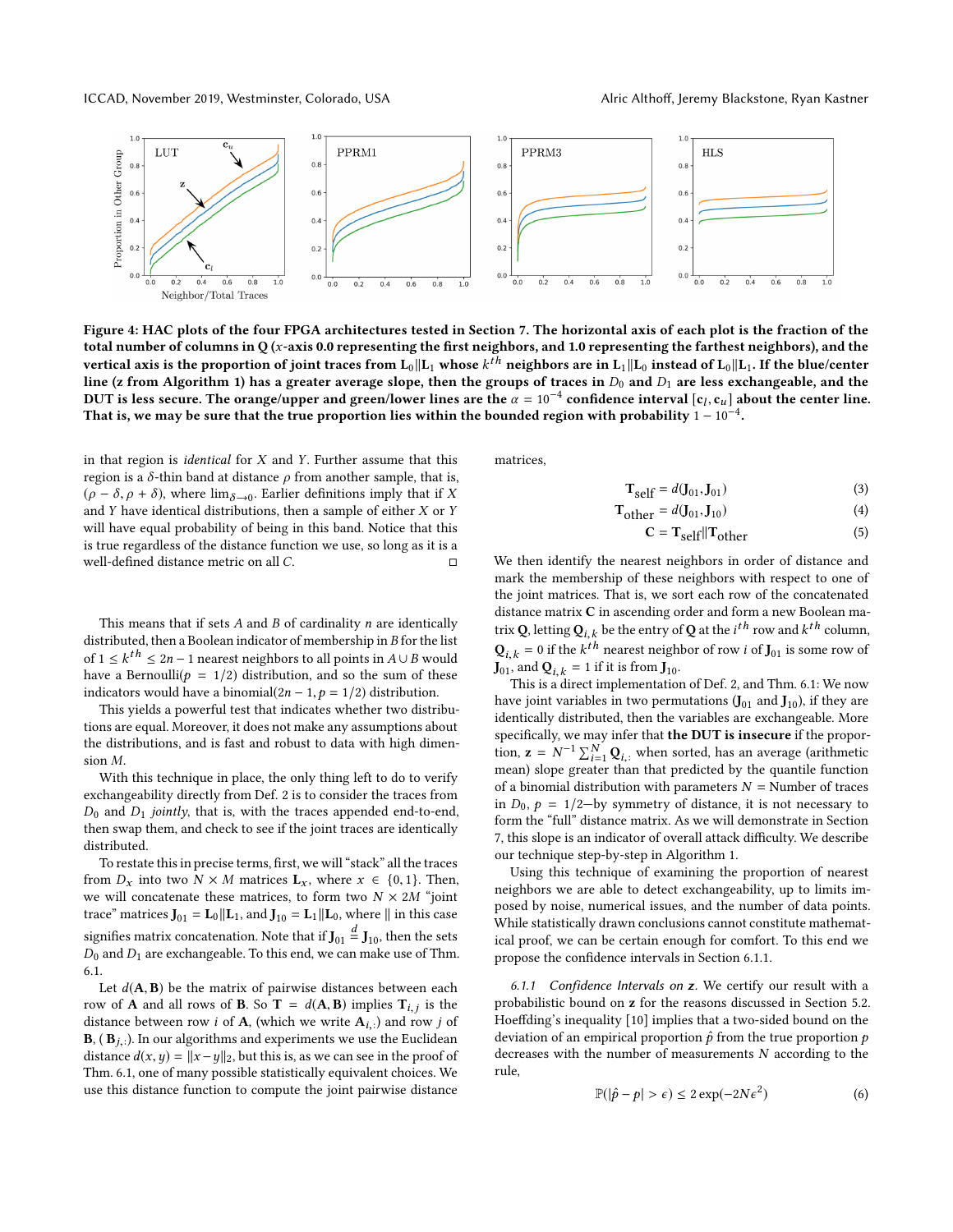Holistic Power Side-Channel Leakage Assessment: ICCAD, November 2019, Westminster, Colorado, USA

#### **Algorithm 1:** Holistic Assessment Criterion (HAC)

```
\mathbf{Data:}\ \text{Matrices}\ \mathbf{L}_0, \mathbf{L}_1 \in \mathbb{R}^{N \times M} \ \text{of}\ N\ \text{measurements, each}\ Msamples long. L0 contains traces from D0, and L1 from
               D<sub>1</sub>, and α, specifying the confidence region, such that
                z will be within [\mathbf{c}_l, \mathbf{c}_u] with confidence 1 - \alpha.
    Result: A sorted vector of proportions z, with upper and
                   lower confidence intervals cu and cl
, and the HAC
                   slope (average slope of z), for which larger values
                   indicate more vulnerability of the DUT.
 1 // Concatenate the trace matrices in both orders; 01 and 10
 2 J01 ← L0 ∥L1
 3 J10 ← L1 ∥L0
 4 // Pairwise distances between rows of J_{01} other rows in J_{01}5 \mathbf{T}_{\text{self}} ← d(\mathbf{J}_{01}, \mathbf{J}_{01})6 // Pairwise distances between rows of \mathbf{J}_{01} and those of \mathbf{J}_{10}7 Tother ← d(J01,J10)
 8 // Concatenate the pairwise distance matrices
 9 C ← \mathbf{T}_{self}||\mathbf{T}_{other}10 // Form the set-membership matrix Q
11 forall i ∈ [N] do
12 s ← sortAscending(C<sub>i,:</sub>)
13 forall k \in [2N] do
14 if s_k is from T_{self} then
15 \left| \right| \left| \right| \left| \right| \left| \right| \left| \right| \left| \right| \left| \right| \left| \right| \left| \right| \left| \right| \left| \right| \left| \right| \left| \right| \left| \right| \left| \right| \left| \right| \left| \right| \left| \right| \left| \right| \left| \right| \left| \right| \left| \right| \left| \right| \left| \right| \left| \right| \left| \right| \left| \right| \left| \right| \left| \right| \left| \right| \left| \right| \left| \right| \left| \right| \left| \right| \left| \right| \left| \right| \16 end
\begin{array}{|c|c|c|c|c|}\n\hline\n\text{else if } \mathbf{s}_k \text{ is from } T_{other} \text{ then} \\
\hline\n\end{array}18 \vert \vert \vert \vert \mathbf{Q}_{i,k} \leftarrow 119 end
20 end
21 end
22 // Sum up the columns of Q
23 forall k ∈ [2N] do
24 \vert z<sub>k</sub> ← \frac{1}{N} \sum_{i=1}^{N} \mathbf{Q}_{i,k}25 end
26 // See Fig. 4 for plots of sorted z and confidence intervals
z \mathbf{z} ← sortAscending(z)
28 // By Hoeffding's inequality [10]
29 \epsilon \leftarrow \sqrt{\log(2/\alpha)}/\sqrt{(2N)}\mathbf{x}_0 [\mathbf{c}_l, \mathbf{c}_u] \leftarrow [\mathbf{z} - \epsilon, \mathbf{z} + \epsilon]31 // HAC slopes are reported in Table 1
32 HAC slope ← N/(N-1)\sum_{i=2}^{N} z_i - z_{i-1}
```
this means that we can solve for a region where  $p$  will be with probability  $1 - \alpha$  given  $\hat{p}$  by setting

$$
\epsilon = \sqrt{\log(2/\alpha)/(2N)}\tag{7}
$$

and so

$$
[\mathbf{c}_l, \mathbf{c}_u] = [\mathbf{z} - \epsilon, \mathbf{z} + \epsilon]
$$
 (8)

is a valid confidence interval for each  $p$  given the empirical proportions  $\hat{p}$  in **z**.  $\mathbf{c}_u$  and  $\mathbf{c}_l$  are shown for our experiments in the upper and lower lines of the Fig. 4 plots.

*6.1.2 Interpretation of HAC Results.* First things first: For a DUT to be secure, the slope of **z** should be small, and confidence intervals should be narrow. Confidence interval width depends on measurement count.

We anticipate that the reader will question our approach. Why not use *p*-values from a test of **z** against the binomial distribution? We believe that a single *p*-value is too reductive. In our HAC, we leverage the fact that if the probability of set-membership is 1/2, then the variance of the proportion will narrow for *N* measurements at a rate of  $1/(4N)$ . This implies that the slope of the nondecreasing sequence **z**, the empirical quantile function of the proportion of other-set membership, should shrink at a rate of 1/(4*N*) as well, but will never quite reach **zero—the "perfect score" for a secure DUT**. We take the view that it is very likely *impossible* to *empirically prove* that a design is perfectly secure, however, we can have an overwhelming confidence in such a result by observation, and our approach supports this view.

Additionally, as we collect more data, the confidence intervals around **z** will narrow, and so we can use these to say when "enough is enough," either with regards to our confidence that a design is secure, or that it is insecure to a certain degree. This enables us to make informed statements about the **HAC ranking between designs**, which is the central goal of this work.

Also, our approach avoids the problems of multiple comparison, unverified model assumptions, inappropriate metric criteria, and hypothesis tests which only give only qualitative pass/fail indicators without a degree of precision. This is true *even though it does not reveal the most vulnerable points of interest (POI)*. Though it is possible to apply HAC to sub-sections of the traces and conduct a search for highly vulnerable regions, we will leave that for future work.

## **7 EXPERIMENTS**

To validate our metric we compare correlated power analysis (CPA) attack [3] results on four different FPGA architectures for AES-128 encryption. Fig. 4 shows HAC results **z**, **c***<sup>l</sup>* , and **c***u* from these designs (further details are in the caption). Table 1 gives a comparison of the HAC slope (the mean slope of **z** in Fig. 4) with CPA trace complexity (MTD) and TVLA max(− log(*p*)) values, which are accepted standards.

These four FPGA designs differ mainly in their method of obtaining S-Box values during the SubBytes step.

- **LUT** stores the S-Box values in on-chip Block RAM. Each value is retrieved as-needed from memory. Retrieving key-dependent values from RAM is a well-known source of information leakage.
- **PPRM1** implements positive polarity Reed-Muller AND-XOR logic to compute the S-Box values at run time.
- **PPRM3** the same principles as PPRM1, but using three AND-XOR stages. Because this was designed for low-power systems, we should expect the signal-to-noise ratio (SNR) to be smaller (i.e. more noise) due to power efficiency of S-Box computations.
- **HLS** was implemented in hardware via high-level synthesis from C++. It is pipelined and loops are all unrolled. S-Box values are stored in registers near the SubBytes functional